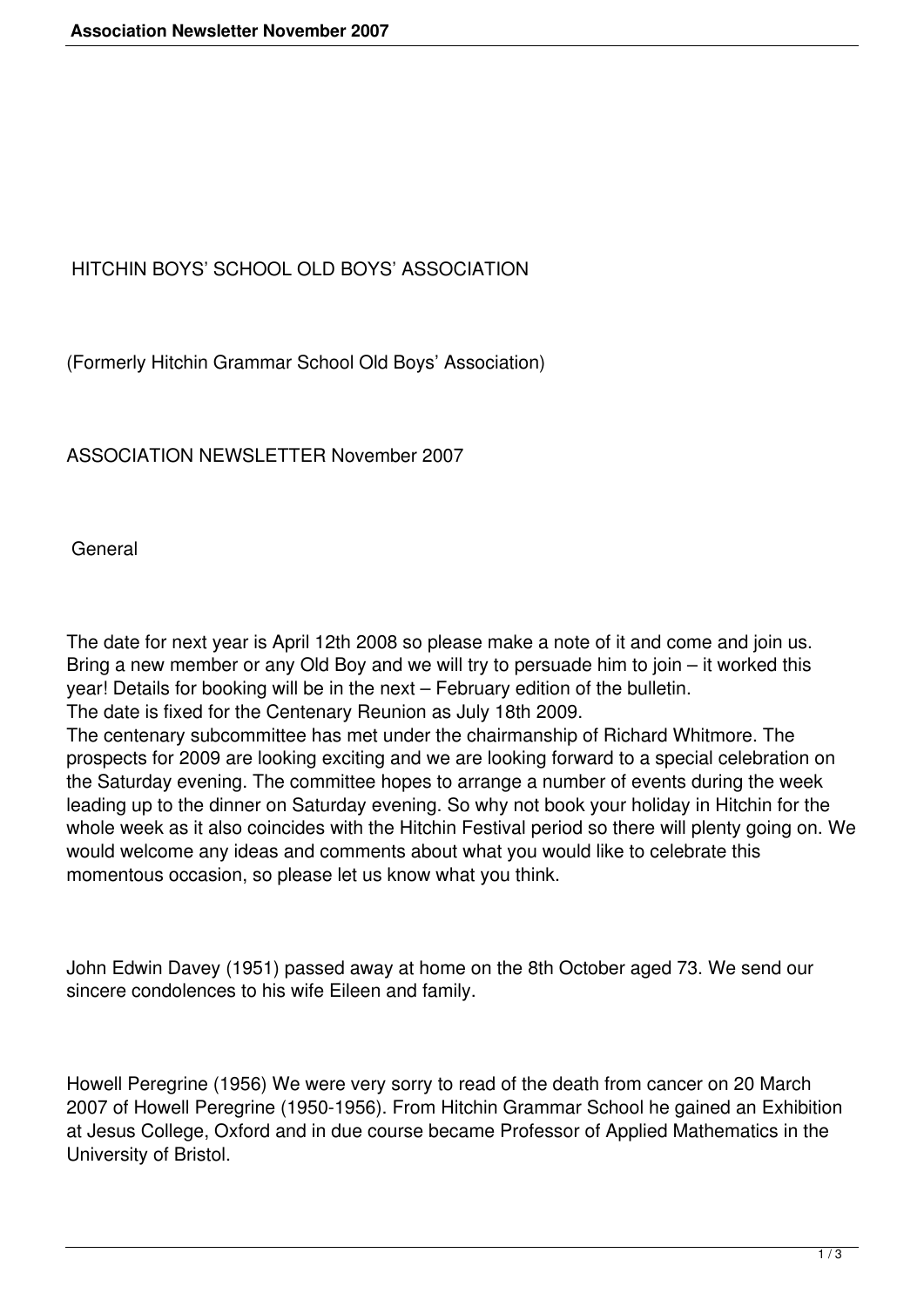In the latter days of T E Jones, there were very few unexpected events at Hitchin Grammar School, and so Form 3A was very surprised in 1951 to be joined by D H Peregrine, after he had spent a term in Form 1B, two terms in Form 1A and jumped the second year altogether. His academic ability was so natural and so pleasantly carried that it never seemed to attract any resentment - we were proud to have him in our form even though we never got to know him as well as we later might wish.

This friendly respect was reinforced by his use, almost as soon as he was seventeen, of an ancient Bentley to commute between the school and his home out in the sticks - near Therfield. No other pupil had ever travelled by car, and his was even parked next to the Headmaster's house. He would not argue with Peregrine over the solution to a maths problem, so why should he disagree over this?

In the physics laboratory, he seemed almost by accident to catch on printing paper a beautiful fringe pattern (caused by the interference of light waves). So many years later, when Howell Peregrine joined the celebration by our Physics Sixth of Ernie Whitworth's ninetieth birthday, it was fitting to hear that research into sea waves was one of his absorbing interests.

From Bristol we learn that Howell Peregrine made his name as early as 1966 with a paper on shallow water waves and that over the years he developed an encyclopaedic knowledge of fluid mechanics and became an authority on the formation, the breaking and the impact of sea waves. It is unsurprising that he became renowned for 'a natural physical insight linked to a well-developed skill in mathematical modelling'.

One of his colleagues writes 'I cannot stress strongly enough that he had an enormous reputation world-wide in the field of fluid dynamics and was widely known and respected.' He was also known for his physical fitness, his knowledge of natural history and the love of his family, to whom we offer our profound sympathy at his early death.

David Walker (1957)

## Members:

Richard Atkinson (2000)

Richard is teaching at Stoke Damerel Community College in Plymouth. He is second in the History Department and also Head of Rugby. I am sure Barry Robinson will be pleased to see this news.

"Book of Remembrance" remembered